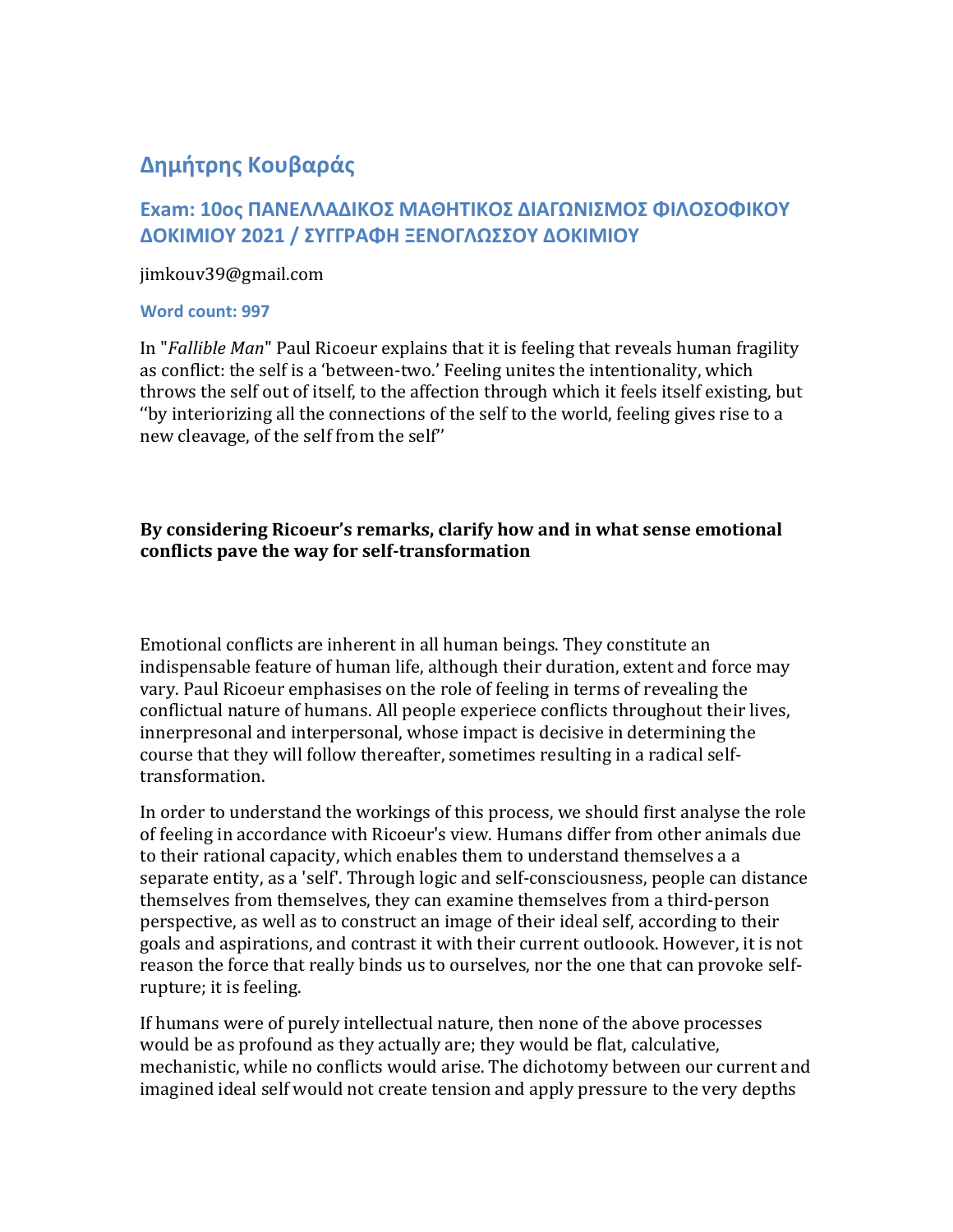of our being.What really makes such differentiations binding for us is feeling, for it is the most immediate, unmadiated way of connecting to onself. According to Ricoeur humans are a mixture of original affirmation and existential negation; they share a profound, natural affection for themselves, they endear themselves from the beggining of their exostence, while at the same time interiorize their human incompleteness and deficiencies, amidst their strife for the absolute, which renders them a being-in-tension. This is the primordial source of any other emotional conflict.

Furthermore, as we develop feelings for people other than ourselves, or even for particular experiences and notions, through these connections we understand that we are not self-sufficient, but interrelated with the world and greatly dependent on the objects of our emotions. The intentionality of feeling (i.e. its direction beyond and over the self), also contrasts with our sense of the 'self' as something independent and exclussively ours. We are actually part of a relational network that is expressed through feeling, as in the case of the death of one of our beloved ones, in which we often experience the shattering of our very selves. This contrast gives rise to the ''cleavage'' that Ricoeur mentions, as well as underlies most of the innerpersonal and interpersonal conflicts we experience.

Those conflicts are instrumental for self-transformation. The 'self' is not to be considered neither in terms of changeless substance nor in terms of a constantly changing entitiy without any central point of reference. It is a particular person with their special chatacter structure and accordinate dispositions, which is developed relationally by themselves and the others, through innerpersonal discourse, introspection, and mutual interpersonnal interaction, while being subject to changes. Emotional conflicts can be recognised as the force behind those changes. As the most tacit way of connecting to oneself, feeling becomes binding for people; it demands action deontologically, in the sense that reaction to it is inescapable, especially when it is so fierce that it shakes the foundations of the self. Emotional conflicts that are acted out comprise the mechanism through which humans understand that their life or their identity are at risk and are called to action. This s a natural process, as our very self and identity are gradually shaped throughout our lives, and it is our task to strive for completeness and integrity regarding this course.

The affinity that a person feels for oneself is the force that supply them with the determination and the persistence required in dealing with conflicts, managing them and finally transcending them. Thus, it is a motive that underlies self transformation. On the other hand, the negation that a person experiences regarding their deficiences acts as a reminder of the final goal for completeness, and commits the person to reconsidering themselves and their relationships with others. These aspects of feeling along with the conflicts that occur throughout one's life fuel the process of self-trasnformation and underlie any logical introspective attempts a person undertakes in order to meet the demad for change in the self.